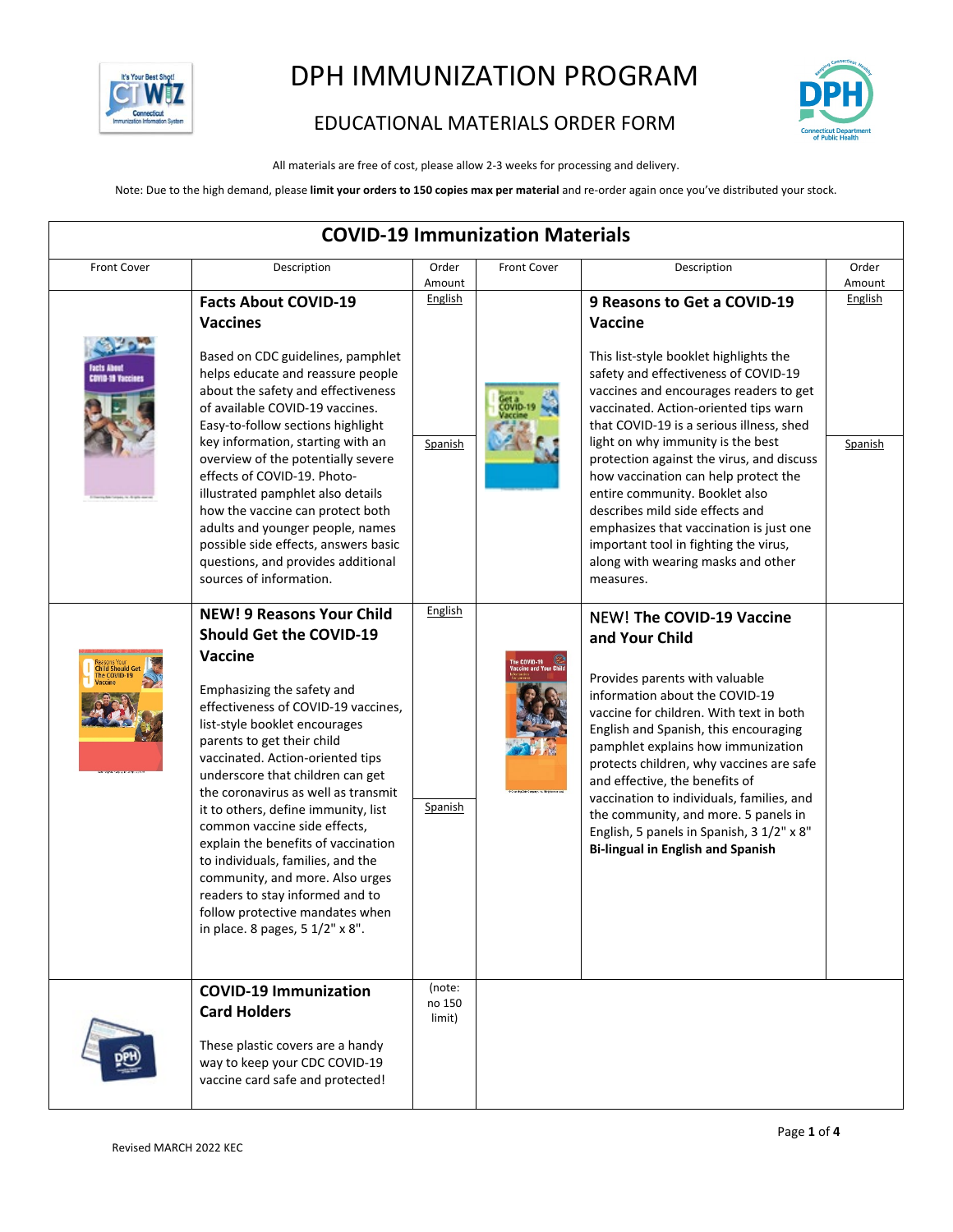



#### EDUCATIONAL MATERIALS ORDER FORM

All materials are free of cost, please allow 2-3 weeks for processing and delivery.

Note: Due to the high demand, please **limit your orders to 150 copies max per material** and re-order again once you've distributed your stock.

| <b>Routine Childhood Immunization Materials</b> |                                                                                                                                                                                                                                                                                                                                                                                                                                                                            |                           |                    |                                                                                                                                                                                                                                                                                                                                                                                                               |                                     |  |
|-------------------------------------------------|----------------------------------------------------------------------------------------------------------------------------------------------------------------------------------------------------------------------------------------------------------------------------------------------------------------------------------------------------------------------------------------------------------------------------------------------------------------------------|---------------------------|--------------------|---------------------------------------------------------------------------------------------------------------------------------------------------------------------------------------------------------------------------------------------------------------------------------------------------------------------------------------------------------------------------------------------------------------|-------------------------------------|--|
| <b>Front Cover</b>                              | Description                                                                                                                                                                                                                                                                                                                                                                                                                                                                | Order<br>Amount           | <b>Front Cover</b> | Description                                                                                                                                                                                                                                                                                                                                                                                                   | Order<br>Amount                     |  |
|                                                 | My Child's Immunization Record<br>A pocket-sized personal 6-page booklet for<br>parents to keep track of their child's shots<br>and other routine tests during a child's<br>checkup. Contains important phone<br>numbers for Connecticut resources.<br>Bi-lingual in English and Spanish.                                                                                                                                                                                  |                           |                    | We Can Stay Healthy with<br>Immunizations!<br><b>Coloring &amp; Activity Book with</b><br>Stickers!<br>This friendly book teaches children why<br>immunizations are important, how<br>they're given, and how they can help<br>everyone stay healthy! Includes a sheet<br>with more than 40 full-color stickers. 8<br>pages + sticker sheet with parent tips, 8<br>$1/2$ " x $11$ ".<br>Ages 5-8 English only. |                                     |  |
|                                                 | 9 Reasons to Immunize Your Child<br>This booklet underscores that<br>immunizations are both safe and effective.<br>It also provides a list of tips that describe<br>vaccine-preventable diseases, reminds<br>readers that outbreaks can occur due to a<br>lack of vaccination, and explains that<br>immunizations are the safest way to build<br>immunity against many diseases. It<br>reminds parents that it's never too late to<br>get an older child vaccinated.       | English<br><b>Spanish</b> |                    | <b>Immunize Your Child!</b><br><b>Vaccine Information for Parents</b><br>This easy-to-follow pamphlet emphasizes<br>that all children need immunizations to<br>protect them against serious illness. This<br>pamphlet highlights the strong safety<br>record of vaccines, the importance of<br>keeping up with scheduled doses, and the<br>low cost of immunization.<br><b>Bi-lingual English/Spanish</b>     | <b>Currently</b><br>Out of<br>stock |  |
| CIW                                             | Shots for Tots-<br>The Importance of Immunizations for<br><b>Your Child</b><br>Clearly explains why immunization is<br>important for every child. Covers the<br>leading childhood illnesses and gives<br>information on how to obtain a copy of<br>your child's immunization history.<br>Contains current childhood immunization<br>schedule and references the Connecticut<br>school and day care requirements.<br>16 pages, 5 1/2" X 8". Classic illustrated<br>booklet. | English<br>Spanish        |                    | Shots - For Your Child's Health<br>Stresses the vital role immunizations play<br>in protecting their child's health, lists the<br>serious health problems associated with<br>the illnesses that shots can prevent, and<br>provides an immunization schedule. Also<br>discusses possible side effects and gives<br>information for those who need help<br>paying for shots.                                    | English<br><b>Spanish</b>           |  |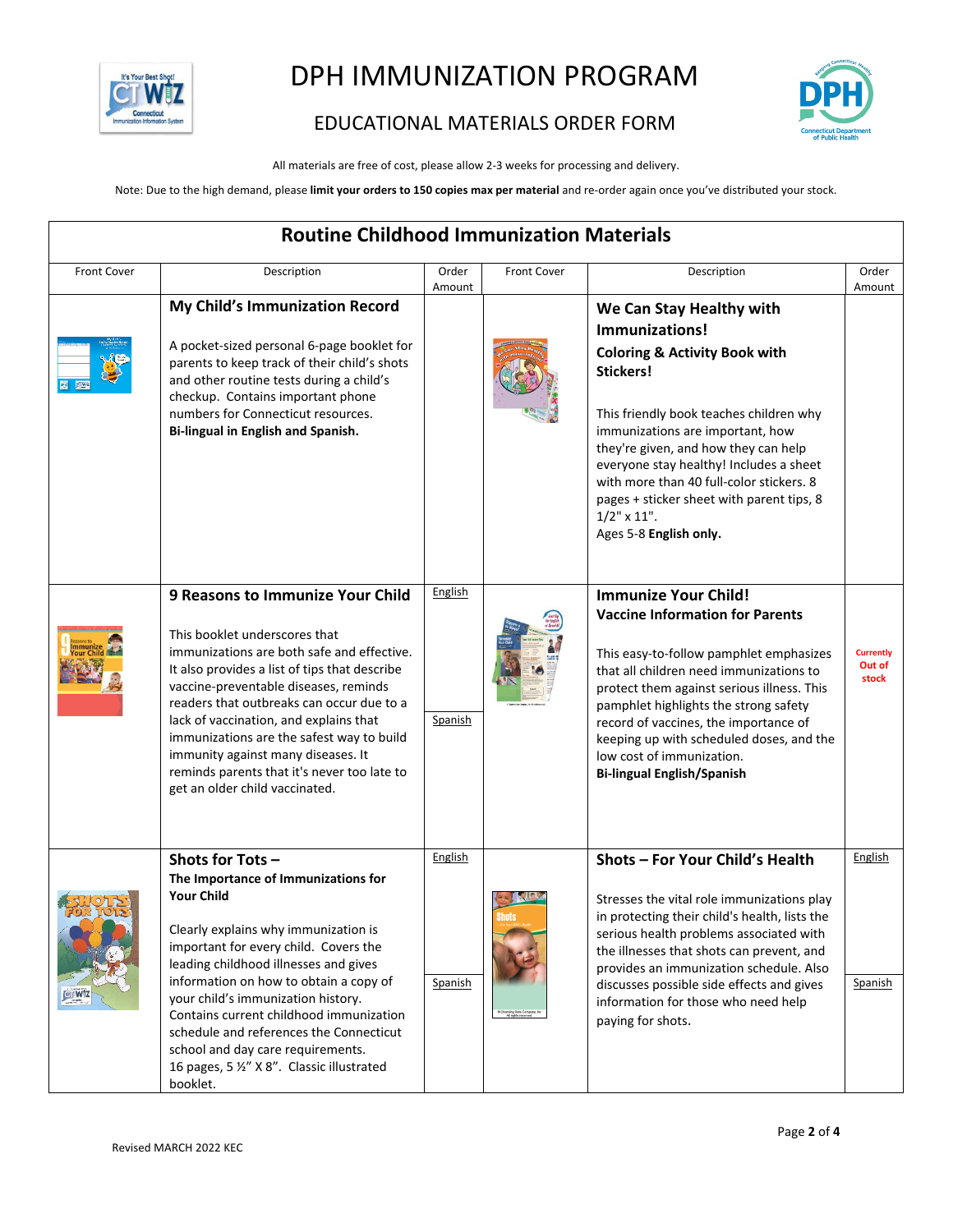

### EDUCATIONAL MATERIALS ORDER FORM

All materials are free of cost, please allow 2-3 weeks for processing and delivery.

Note: Due to the high demand, please **limit your orders to 150 copies max per material** and re-order again once you've distributed your stock.

| <b>Routine Pre-teen and Teen Immunization Materials</b> |                                                                                                                                                                                                                                                                                                                                                                                                                                                                                         |                                                 |                                  |                                                                                                                                                                                                                                                                                                                                                                                                                                                                                                      |                 |  |
|---------------------------------------------------------|-----------------------------------------------------------------------------------------------------------------------------------------------------------------------------------------------------------------------------------------------------------------------------------------------------------------------------------------------------------------------------------------------------------------------------------------------------------------------------------------|-------------------------------------------------|----------------------------------|------------------------------------------------------------------------------------------------------------------------------------------------------------------------------------------------------------------------------------------------------------------------------------------------------------------------------------------------------------------------------------------------------------------------------------------------------------------------------------------------------|-----------------|--|
| Front Cover                                             | Description                                                                                                                                                                                                                                                                                                                                                                                                                                                                             | Order<br>Amount                                 | Front Cover                      | Description                                                                                                                                                                                                                                                                                                                                                                                                                                                                                          | Order<br>Amount |  |
|                                                         | Girls, Boys and the HPV Vaccine -<br><b>Information for Parents!</b><br>This pamphlet emphasizes the importance<br>of fully immunizing boys and girls against<br>HPV before they become sexually active. It<br>describes HPV and its health risks,<br>emphasizes vaccination safety and<br>effectiveness, encourages healthy<br>behaviors, features a chart listing all<br>recommended childhood immunizations,<br>and more.                                                            | English<br>Spanish<br>Currently<br>Low<br>stock |                                  | The HPV Vaccine - Important<br>Protection for your Son or<br><b>Daughter</b><br>This pamphlet educates parents about<br>the important benefits of the HPV<br>vaccine, describes how it protects people<br>from cervical and other cancers, and<br>refutes common misconceptions. The<br>pamphlet explains that both girls and<br>boys should be vaccinated, describes the<br>process, underscores the safety and<br>effectiveness of the vaccine, and provides<br>additional sources of information. |                 |  |
|                                                         | <b>Protect Your Preteen or Teen with</b><br>Shots-They're Not just for<br><b>Babies!</b><br>This informative, motivational booklet<br>teaches parents that shots are just as<br>important for preteens as they are for<br>infants and toddlers. It provides a handy<br>chart of "catch-up" and older child<br>immunization. Also included: brief<br>explanations of diseases of special concern<br>that shots can protect against, special<br>issues and those considered at high risk. | English<br>Spanish                              | Influenza Immunization Materials | Bi-lingual in English and Spanish.<br><b>Preventing Meningitis</b><br>This booklet raises awareness of<br>meningitis, how it is spread, symptoms to<br>look for, and how to avoid infection.<br>Urges readers to get vaccinated, avoid<br>sharing personal items, wash hands often,<br>and adopt other healthy habits. Includes a<br>list of warning signs and recommends<br>seeking medical care immediately if<br>symptoms are observed.<br>English only.                                          |                 |  |

#### **Influenza Immunization Materials**

| <b>Front Cover</b>                                            | Description                                                                                                                                                                                                                                                                                                                                          | Order                                                                                            | <b>Front Cover</b> | Description | Order  |
|---------------------------------------------------------------|------------------------------------------------------------------------------------------------------------------------------------------------------------------------------------------------------------------------------------------------------------------------------------------------------------------------------------------------------|--------------------------------------------------------------------------------------------------|--------------------|-------------|--------|
|                                                               |                                                                                                                                                                                                                                                                                                                                                      | Amount                                                                                           |                    |             | Amount |
| Why Get a Yearly<br>Flu Vaccine?<br>@Channing Bete Company, I | <b>Why Get a Yearly Flu Vaccine?</b><br>This pamphlet emphasizes the importance<br>of an annual flu vaccine, identifies who<br>should get the vaccine, describes flu<br>symptoms, and lists possible<br>complications. Explains that the flu vaccine<br>is safe and effective, discusses potential<br>side effects, and answers common<br>questions. | English<br><b>Currently</b><br>Out of<br>stock<br>Spanish<br><b>Currently</b><br>Out of<br>stock |                    |             |        |